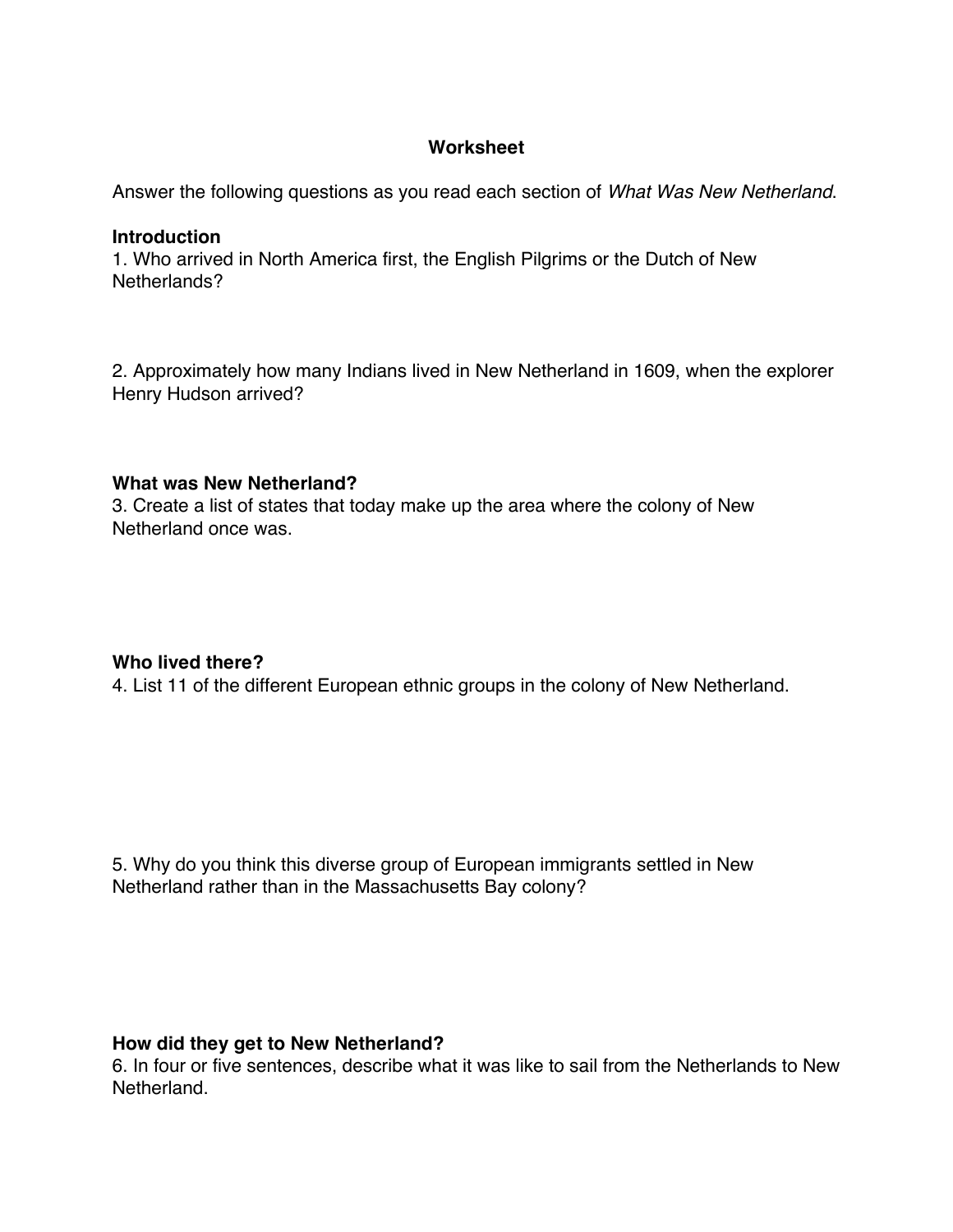# **Why did they leave Europe?**

7. What were some of the reasons why settlers left Europe to go to New Netherland?

8. What were some of the risks of going to New Netherland?

9. Would you have made this journey? Why or why not?

**What were their homes like?**

10. Draw a picture of a Dutch door.

11. List the ways your house is different from Dutch houses in New Netherland.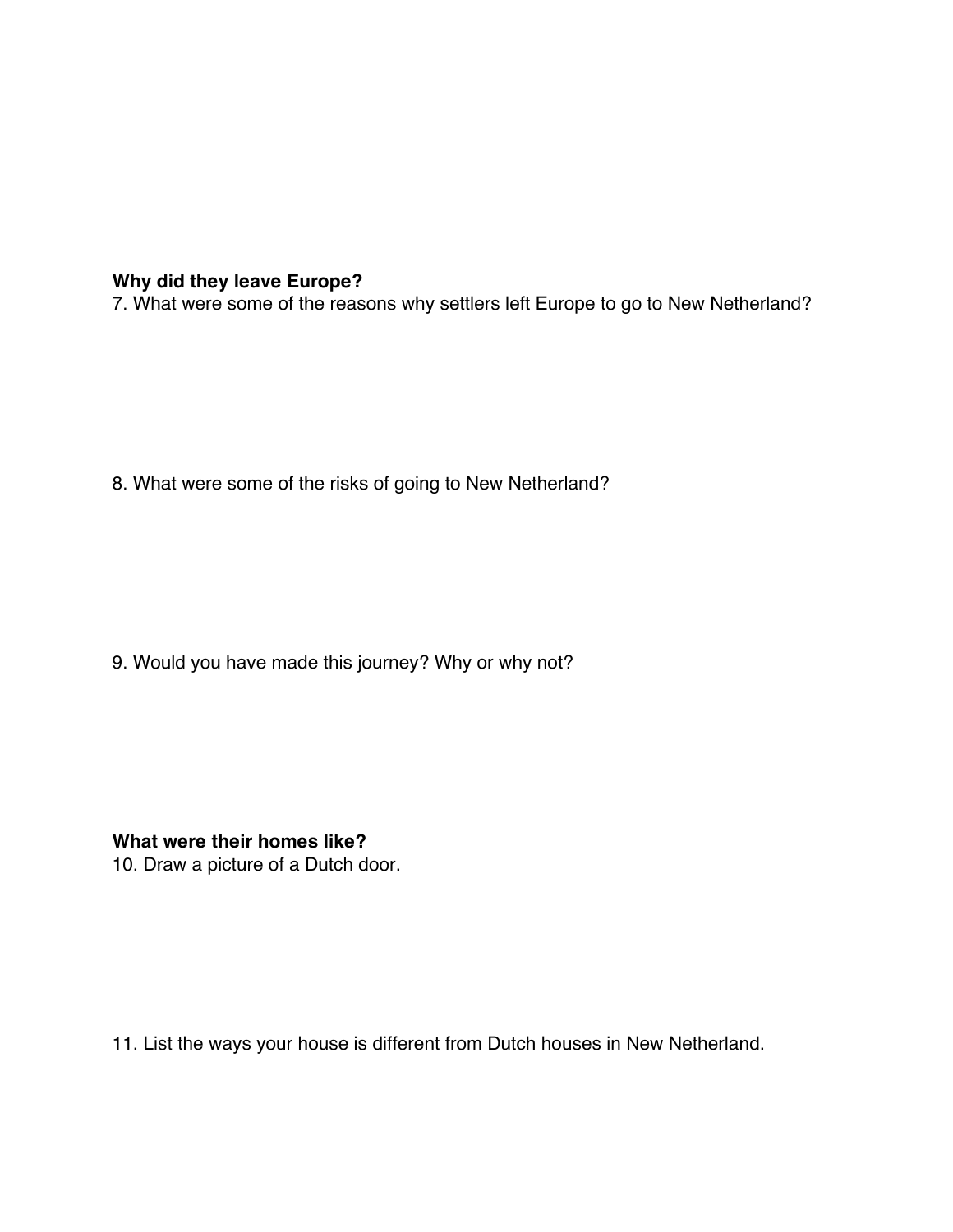# **What did they do?**

12. Why did the settlers want fur? With whom did they trade for furs?

13. What other types of work did the settlers do? List at least four common occupations.

**What did they own?**

14. How did Dutch settlers decorate their homes?

**What did they eat?** 15. What did Dutch settlers eat?

16. How was bread a status symbol in New Netherland?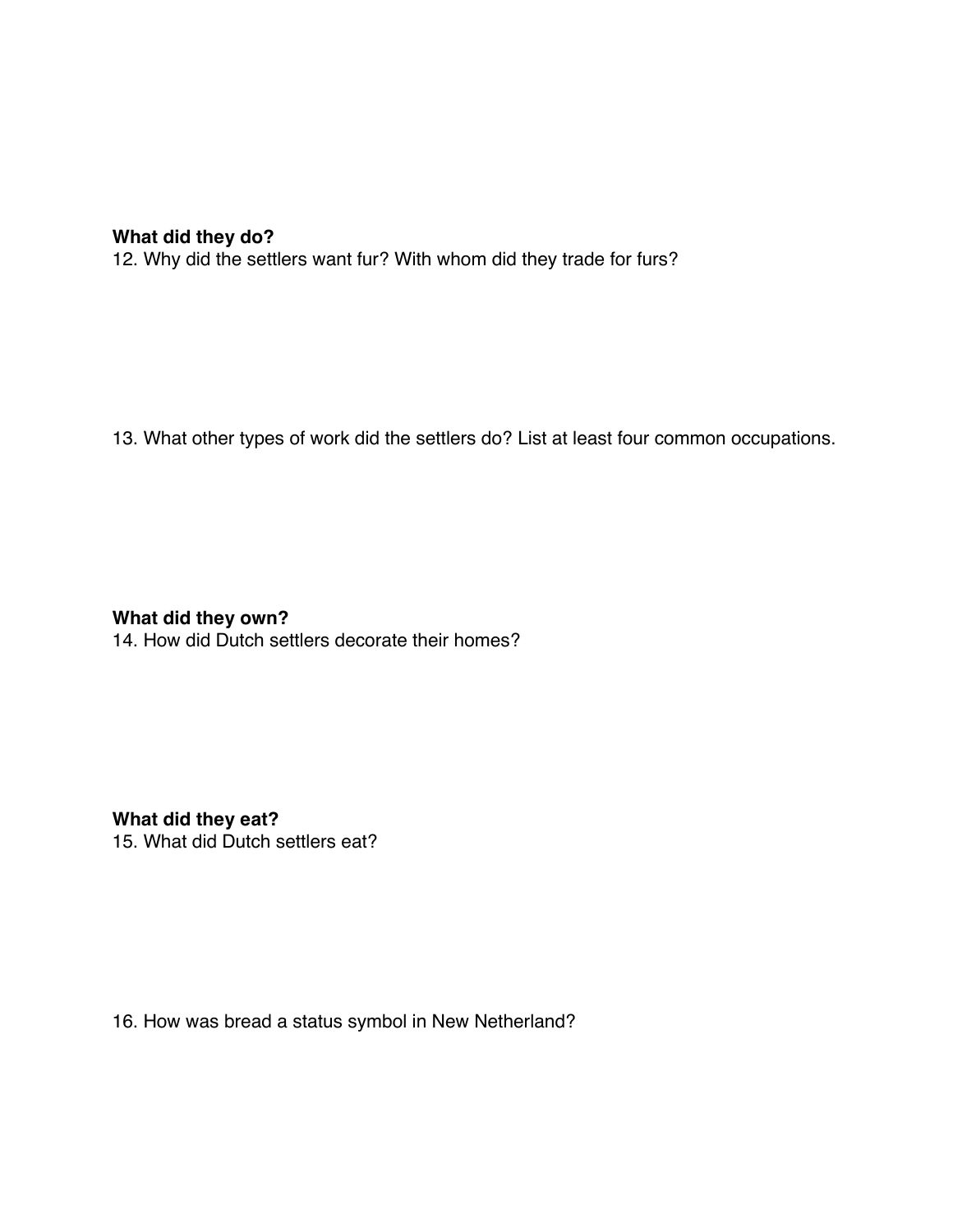17. Why do you think the government of New Netherland made laws regulating bread?

**What was childhood like?**

18. List 4 chores you do at home each week.

19. List 4 chores the children of New Netherland did each day.

20. Which list of chores would you rather do? Why?

# **What did children learn at school?**

21. How was school in New Netherland similar to school today? How was it different? Do you think it was more similar or more different? Explain.